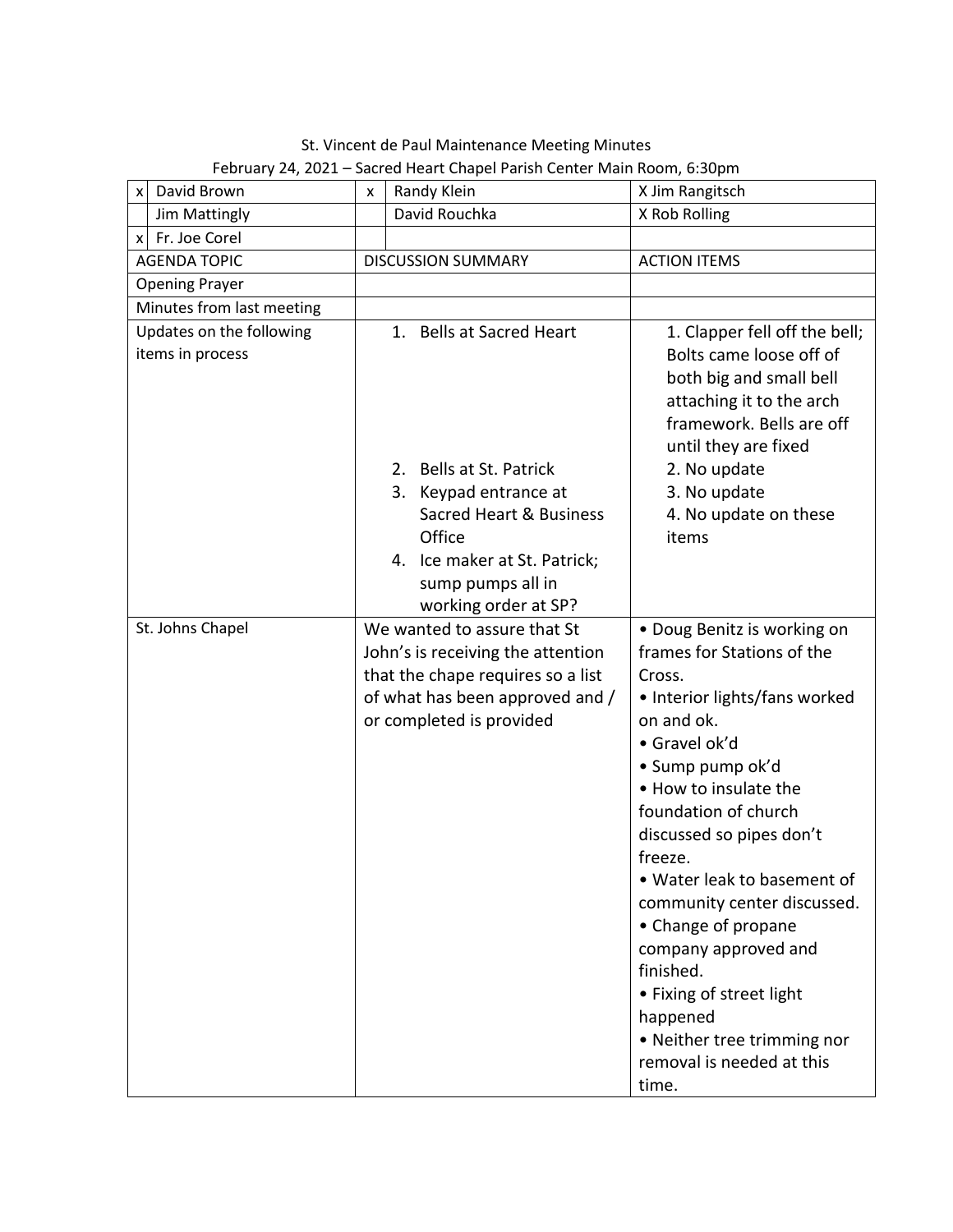| Stewardship areas: What's | Preparing for weekends and<br>1.     | 1. | For some, this is taking  |
|---------------------------|--------------------------------------|----|---------------------------|
| working/not working.      | clean up after weekends SH           |    | longer than they          |
|                           | and SP                               |    | expected. It depends on   |
|                           |                                      |    | how thorough the          |
|                           |                                      |    | volunteers are about      |
|                           |                                      |    | cleaning when they are    |
|                           |                                      |    | asked to make it          |
|                           |                                      |    | presentable and stock it  |
|                           |                                      |    | for the weekend.          |
|                           | Snow removal volunteers<br>2.        | 2. | The system worked         |
|                           |                                      |    | good during the week.     |
|                           |                                      |    | We would have been in     |
|                           |                                      |    | trouble had we had a      |
|                           |                                      |    | snow over the weekend.    |
|                           | Grass cutters volunteers<br>3.       | 3. | Mowers are in working     |
|                           |                                      |    | condition for this        |
|                           |                                      |    | coming spring/summer.     |
|                           |                                      |    | One needed a battery      |
|                           |                                      |    | and has been replaced.    |
|                           |                                      |    | Jim R. has asked two      |
|                           |                                      |    | men to cut large          |
|                           |                                      |    | sections across from      |
|                           |                                      |    | parking lot and where     |
|                           |                                      |    | blue house stood at St    |
|                           |                                      |    | Patrick each week so the  |
|                           |                                      |    | volunteers do not have    |
|                           |                                      |    | to include those in their |
|                           |                                      |    | rotation.                 |
| New Items                 | Interior ceiling of St Patrick<br>1. | 1. | It has been on pastor's   |
|                           |                                      |    | radar for several         |
|                           |                                      |    | months. Brought it to     |
|                           |                                      |    | the attention of the      |
|                           |                                      |    | Maintenance               |
|                           |                                      |    | Commission and will       |
|                           |                                      |    | continue to reach out to  |
|                           |                                      |    | the person who has        |
|                           |                                      |    | been working with the     |
|                           | Door continues to lock when<br>2.    |    | pastors.                  |
|                           | no one inside new bathroom           | 2. | Will continue to search   |
|                           | St Patrick                           |    | for the cause and get it  |
|                           | 3. School Advisory asked for         |    | fixed.                    |
|                           | monthly updates on                   | 3. | An FYI for the            |
|                           |                                      |    | Maintenance               |
|                           |                                      |    | Commission. Items are     |